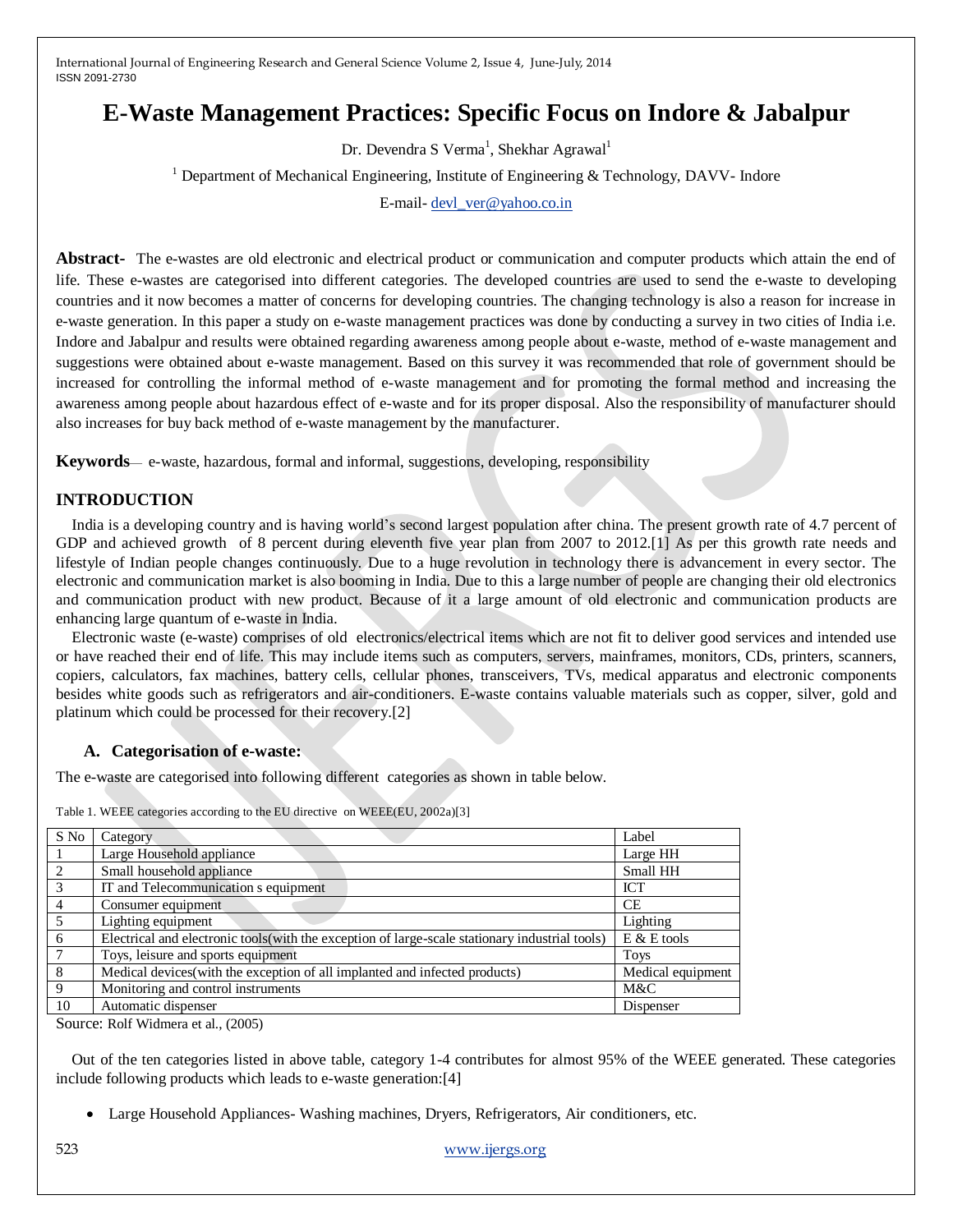- Small Household Appliances- Vacuum cleaners, Coffee Machines, Irons, Toasters, etc.
- Office, Information & Communication Equipment- PCs, Laptops, Mobiles, Telephones, Fax Machines, Copiers, Printers etc.
- Entertainment & Consumer Electronics- Televisions, VCR/DVD/CD players, Hi-Fi sets, Radios, etc.
- Lighting Equipment- Fluorescent tubes, sodium lamps etc. (Except: Bulbs, Halogen Bulbs)
- Electric and Electronic Tools- Drills, Electric saws, Sewing Machines, Lawn Mowers etc. (Except: large stationary tools/machines
- Toys, Leisure, Sports and Recreational Equipment- Electric train sets, coin slot machines, treadmills etc

#### **B. Process of e-waste management:**

According to the Basel Action Network (BAN) which works for prevention of globalisation of toxic chemicals, it has found that 50 to 80 per cent of e-waste collected by the US is exported to India, China, Pakistan, Taiwan and a number of African countries. It is possible because of cheaper labour availability in these countries and in US export of e-waste is legal.[5] In India, the process of ewaste management is done mostly by informal sector. The practices of e-waste management performed by informal sector are very dangerous for environment and for human being also.[6]

## **METHODOLOGY**

In view to know pattern of growth and disposal of e-waste management in India, a survey had been conducted in two cities i.e. Indore and Jabalpur of Madhya Pradesh state. The process of survey was done in two steps which are given below:

1. Collection of secondary data

- 2. Primary data collection & analysis
	- *A. Collection of secondary data:*

In this step The status of electronic and communication products in Indore and Jabalpur could be estimated by measuring the percentage of household possessing Television, Computer/Laptop and Mobile phone which are the main constituents leading to e-waste generation. The percentage of household possessing these items in Indore and Jabalpur are shown below.

Table 2: Percentage of household possessing different products

| District | Total     | Total Percentage of Household having |                                 |      |  |  |  |  |  |  |
|----------|-----------|--------------------------------------|---------------------------------|------|--|--|--|--|--|--|
|          | Household | Television                           | Mobile phone<br>Computer/Laptop |      |  |  |  |  |  |  |
| Indore   | 6,15,334  | 75.5                                 | 18.1                            | 62.1 |  |  |  |  |  |  |
| Jabalpur | 5,15,029  | 55.4                                 | 11.4                            | 43.7 |  |  |  |  |  |  |

Source: Census of India 2011

From the above table it could be concluded that majority of household possesses television followed by computer/laptop and mobile phone in both the cities. Therefore the percentage of e-waste generated from these household follow the same pattern.

#### *B. Primary data collection:*

**Sample size:**

- A. For this survey a sample size of ten sellers in each of the following business group have been identified according to different market location, size of firm, and type of firm like retailer, dealer or branded showroom owner. The data collected is shown below.
- B. Group A- Computer & peripheral Seller
- C. Group B- Electrical & Electronic goods Seller
- D. Group C- Mobile & Accessories Seller
- E. In addition to it some scrap dealer/ vendor of e-waste were also interviewed and findings are obtained.

## **Mode of communication:**

For communicating to respondents of all groups interviewing technique was used and relevant information was obtained.

524 [www.ijergs.org](http://www.ijergs.org/)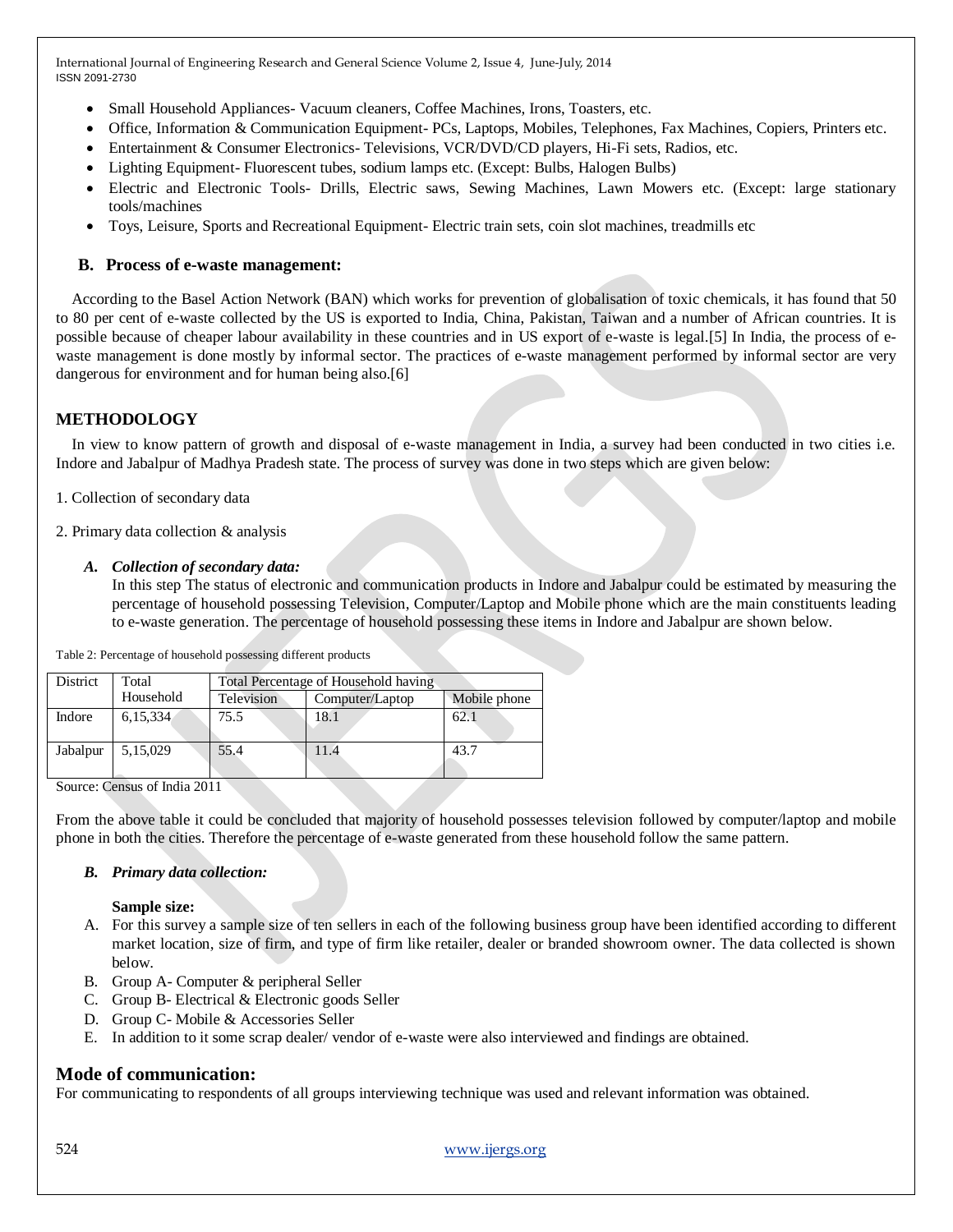## **DATA COLLECTION, ANALYSIS AND RESULTS**

The survey conducted mainly has three points to be identified which are

- 1. Awareness about e-waste and its management among seller
- 2. Use of item received under exchanged from purchaser
- 3. Suggestion/ recommendation regarding e-waste management
- 4. Result from scrap dealers or vendors

#### **A. Awareness about e-waste and its management among seller**

The data regarding awareness among seller about e-waste and its management was obtained by asking them questions regarding hazardous effect of e-waste, safe disposal of e-waste and knowledge of recyclers. Based on the answers given by them all the three group seller are categorised into three categories as seller having deep knowledge, shallow knowledge and no knowledge. The findings are summarised into table and result is shown in graph.

Table 3: Awareness & Knowledge among Businesses on e-waste management

| Level of knowledge about<br>e-waste | Number of Group A respondents | Number of Group B respondents | Number of Group C respondents |  |  |
|-------------------------------------|-------------------------------|-------------------------------|-------------------------------|--|--|
|                                     |                               |                               |                               |  |  |
| Deep knowledge                      | 3                             | ◠<br>∠                        |                               |  |  |
| Shallow knowledge                   | <sub>b</sub>                  | n                             |                               |  |  |
| No knowledge                        |                               |                               |                               |  |  |



Fig 1: Result showing percentage wise distribution of different product seller according to their knowledge about e-waste

#### **Result from the level of knowledge of first three categories product seller about e-waste:**

It was observed from graph that about 30% computer and peripheral seller, about 20% electrical and electronic goods seller and about 20% mobile and accessories seller have deep knowledge of e-waste, which means they know about how e-waste is generated, how it is passes from one customer to other and how it get disposed and recycled.

It was also found that about 60% computer and peripheral seller, about 60% electrical and electronic goods seller and about 70% mobile and accessories seller have shallow knowledge of e-waste, it means they have brief understanding about e -waste generation but lack of knowledge on the environmentally sound disposal of end of life IT/communication and electronic product, they only know about the process used by them to manage e-waste coming to them through exchanged process.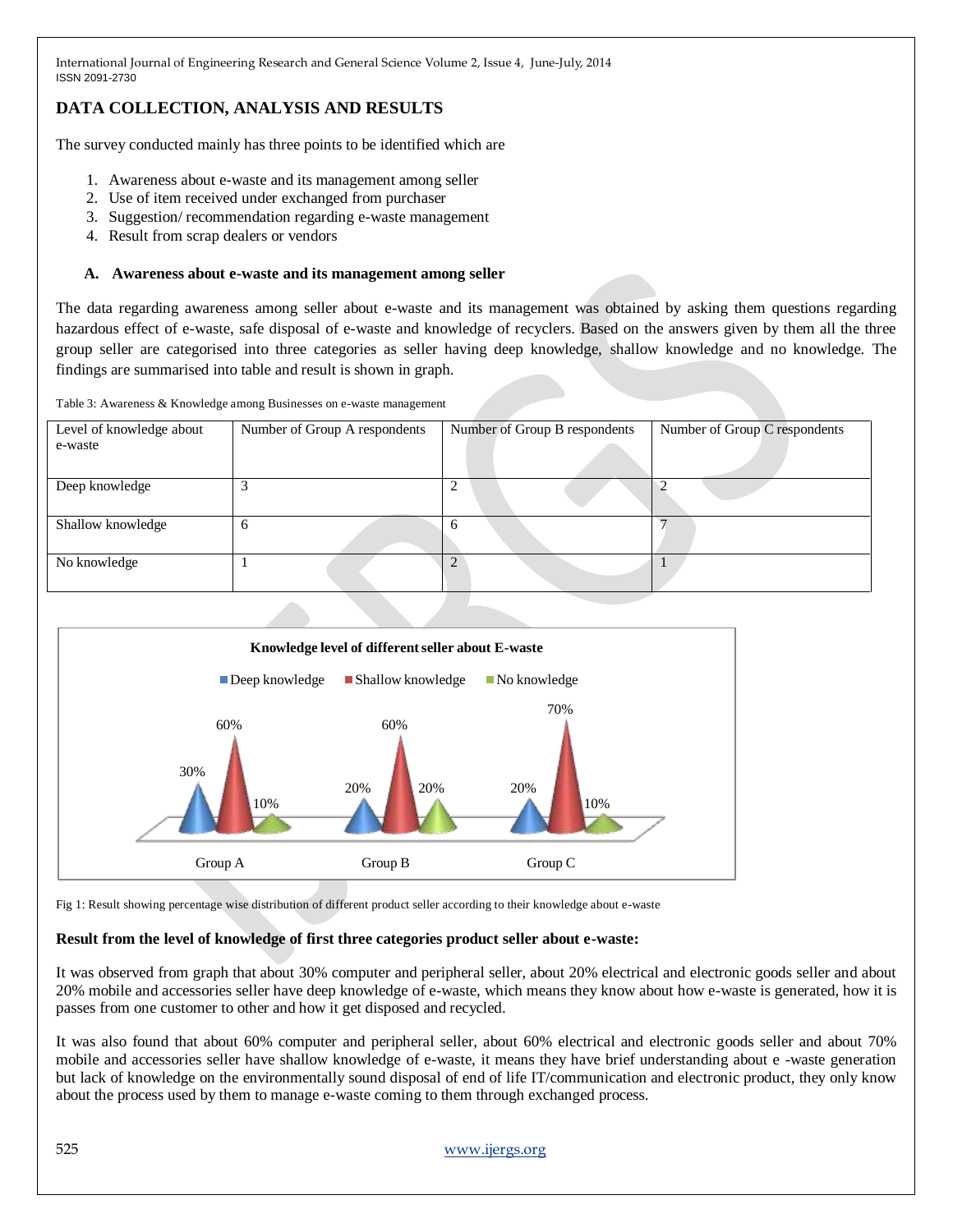Further it was observed that about 10% computer and peripheral seller, about 20% electrical and electronic goods seller and about 10% mobile and accessories seller have no knowledge of e-waste.

## *B. Use of item received under exchanged by first three groups*

The seller takes old product of customer in exchange of new product. The seller then manages these old product i.e. e-waste in different methods such as sell to second hand market/ mechanic, or sell to scrap dealer/ vendor.

## **Group A: Computer and peripheral sellers:**

The finding obtained from computer and peripheral seller is summarised in table and result is shown in graph.

| S No. | Code of showroom owner/retailer $\rightarrow$ |   |   | 3  | 4 |   | n |   | x |   | 10 |
|-------|-----------------------------------------------|---|---|----|---|---|---|---|---|---|----|
|       | Sell to second hand market/mechanic           | v |   | N. |   |   |   |   | N |   |    |
|       | Sell to scrap dealer/vendor                   |   | N | N  |   |   |   | N |   |   |    |
|       | Whether exchange facility available           |   | Y |    |   | N |   | N | Y | N |    |
| 4.    | Company support for recycling                 | N | N | N  | N |   |   | N |   |   |    |

Table 4: Computer & peripheral showroom owner/ retailer using different methods to manage e-waste



Fig 2: Result showing percentage wise distribution of Computer and peripheral showroom owner/retailer according to method of e-waste management

## **Result from computer & peripheral related e-waste**

From the study it is found that about 40% computer and peripheral seller sell their old exchanged item from customer to both in second hand market and to scrap dealer.

About 20% computer and peripheral seller sell their old exchanged item from customer to second hand product customer or mechanic. About 10% computer and peripheral seller sell their old exchanged item from customer to scrap dealer or vendor.

About 30% computer and peripheral seller who sell computer and laptops of branded company only do not offer exchange facility.

Many computer manufacturer companies mention about e-waste programme and collection facility in their website but at ground level there is no such information to the showroom owner and retailer.

## **Group B- Electrical & Electronic goods Seller**

The finding obtained from Electrical and Electronics seller is summarised in table and result is shown in graph.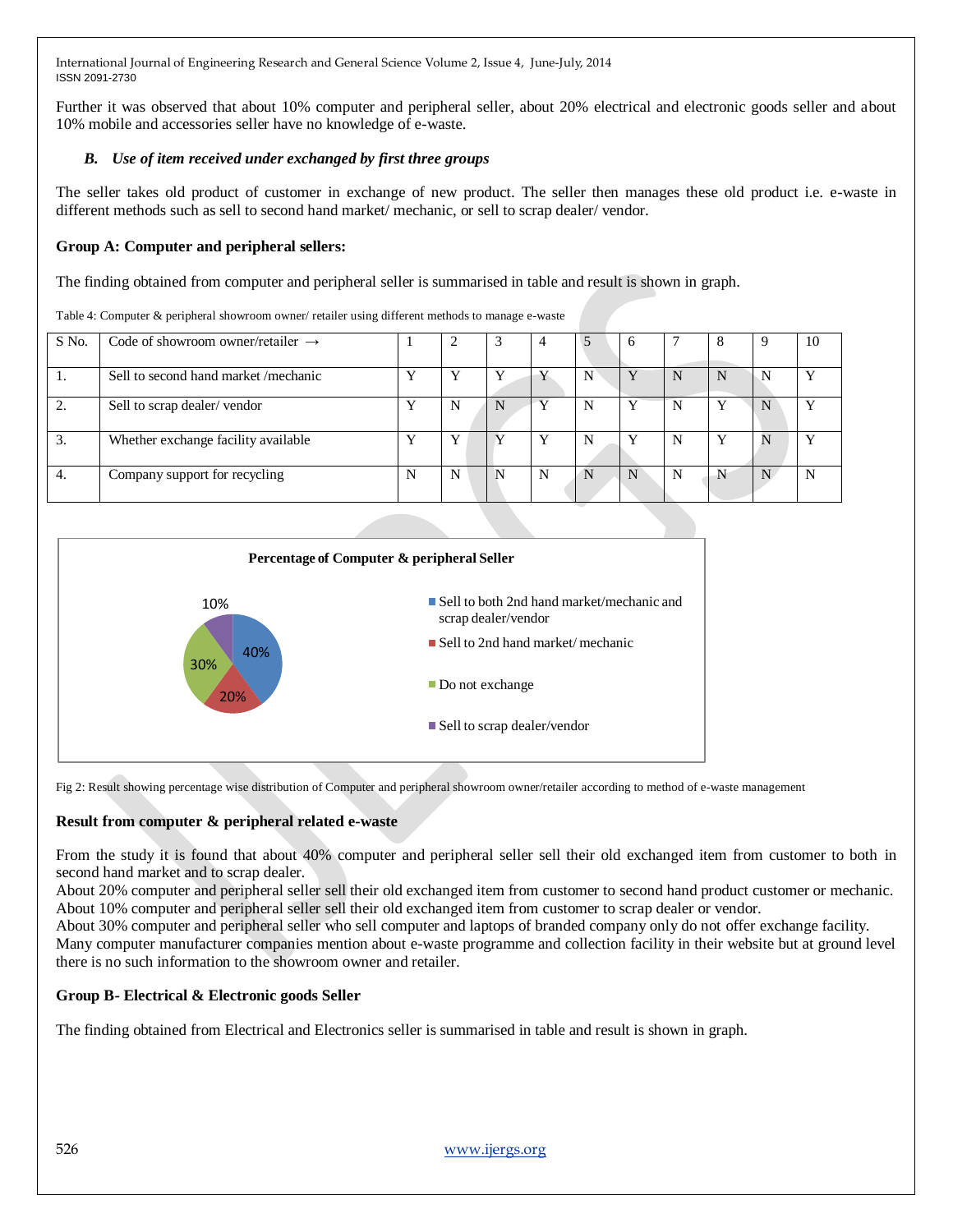| S No.              | Code of showroom owner/retailer $\rightarrow$ |   | ↑ | 3 | 4 | 5 | <sub>b</sub> |   | 8 |   | 10 |
|--------------------|-----------------------------------------------|---|---|---|---|---|--------------|---|---|---|----|
| .,                 | Sell to second hand market/mechanic           | v | N | Y | N | N | N            | N | N | N | N  |
|                    | Sell to scrap dealer/vendor                   | N | N | N | Y | N |              |   |   |   |    |
| 3.                 | Whether exchange facility available           | Y | N | Y | Y | N |              |   |   |   |    |
| 4.                 | Company support for recycling                 | N | N | N | N | N | N            | N | N | N | N  |
| Y-Yes.<br>$N - No$ |                                               |   |   |   |   |   |              |   |   |   |    |

Table 5: Electrical & Electronic showroom owner/ retailer using different methods to manage e-waste



Fig 3: Result showing percentage wise distribution of Electrical & Electronics showroom owner/retailer according to method of e-waste management

#### **Result from electronic goods selle**r:

As found from the survey about 10% of electronic goods seller sells their old electronic items exchanged from customer to second hand market or to mechanic.

About 80% of electronic goods seller sells their old electronic items exchanged from customer to scrap dealer or vendor.

About 10% of electronic goods seller does not provide exchange facility.

Most of the electronic goods manufacturer does not provide any support to retailer and showroom owner for management of exchanged items.

#### **Group C- Mobile & Accessories Seller**

The finding obtained from Mobile and accessories seller is summarised in table and result is shown in graph.

Table 6: For Mobile Company/ private showroom owner/ retailer using different methods to manage e-waste

| S No. | Code of showroom owner/retailer $\rightarrow$ |   |   |   | 4 | J | o |   |  | 10 |
|-------|-----------------------------------------------|---|---|---|---|---|---|---|--|----|
|       | Sell to second hand market /mechanic          | Y | N | N | N | N |   | N |  | N  |
|       | Sell to scrap dealer/vendor                   | N | v |   | Y |   |   |   |  | v  |
|       | Whether exchange facility available           | v | Y | Y | Y |   |   |   |  | v  |
| 4.    | Company support for recycling                 | N | N | N | N | N | N | N |  | N  |

Y- Yes, N- No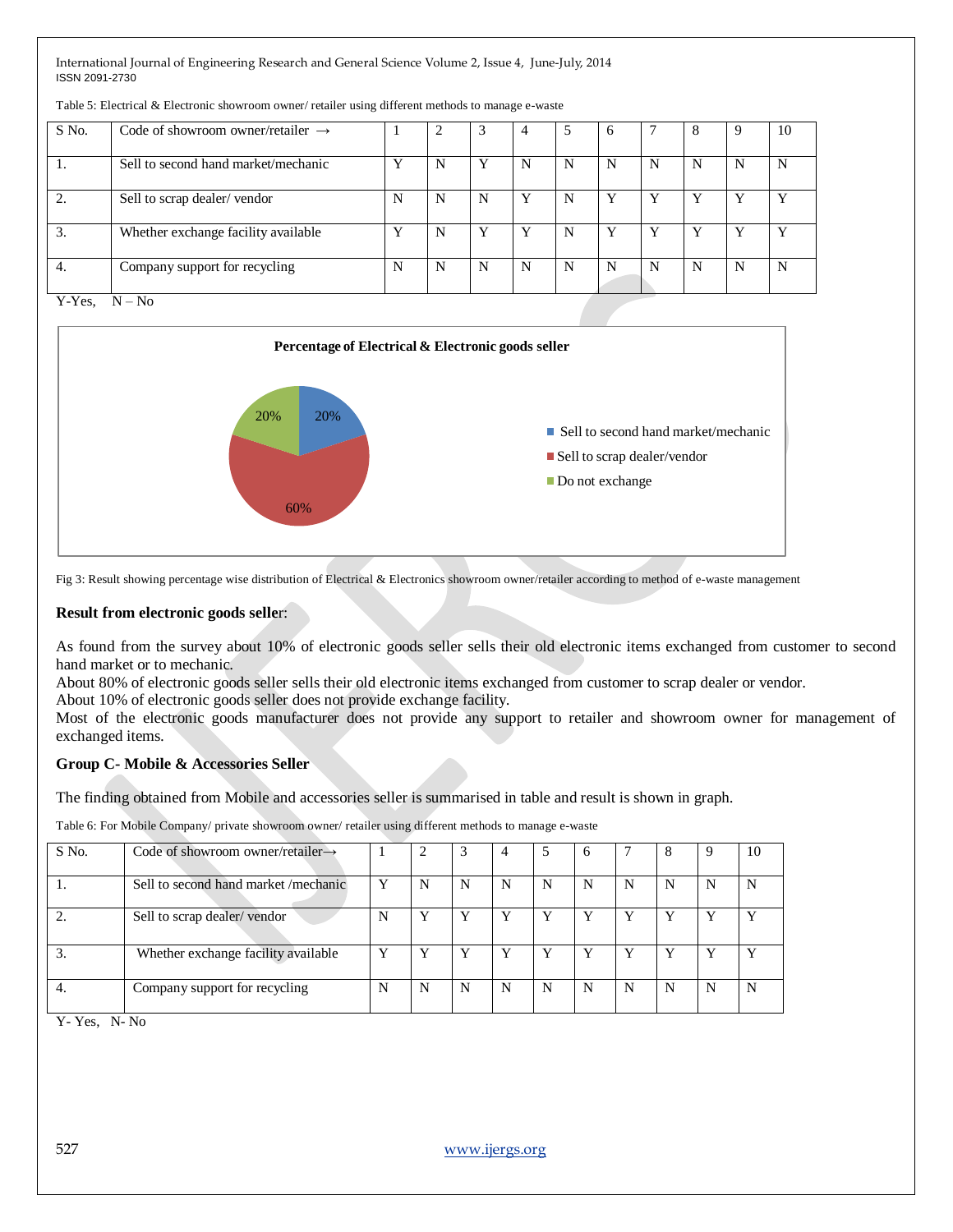

Fig 4: Result showing percentage wise distribution of mobile and accessories showroom owner/retailer according to method of e-waste management

#### **Result from Mobile Company/ private showroom owner:**

About 10% of mobile phone seller sells the old mobile phones exchanged from customer in second hand market or to mechanic. About 90% of the mobile phone seller sells old mobile phones exchanged from customer to scrap dealer or vendor.

#### C. **Suggestion given by different product seller:**

During the survey, different product seller provide different suggestion and recommendation based on their knowledge of e-waste. Based on these suggestions a table comprising different suggestions is formed as shown below.

Table 7: Data on suggestion given by different product seller:

| S.  | Seller $\rightarrow$                                                                                                           | Group A        | Group B | Group C |
|-----|--------------------------------------------------------------------------------------------------------------------------------|----------------|---------|---------|
| No. | Suggestions $\downarrow$                                                                                                       |                |         |         |
| 1.  | Increase in govt responsibility by<br>providing training to scrap dealer and<br>increasing e-waste collection/recycling centre | 4              |         |         |
| 2.  | Increase in awareness among people about e-waste and its ill<br>effect                                                         |                |         |         |
| 3.  | Company should establish buy back channel for old used<br>product                                                              |                | 3       |         |
| 4.  | Not willing to give any suggestion                                                                                             | $\overline{4}$ |         | 4       |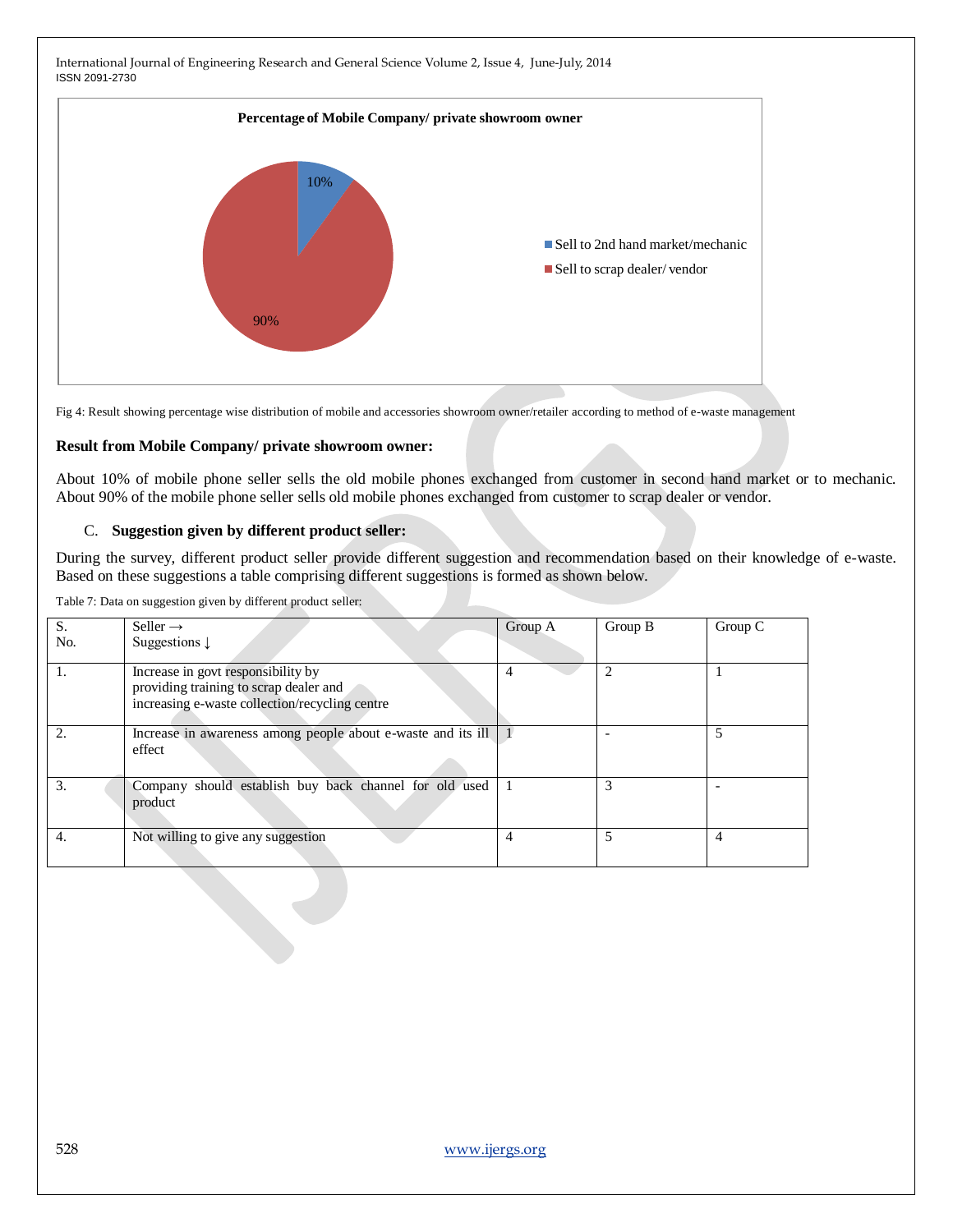

Fig 5: Result showing percentage wise distribution of different product seller according to suggestion given by them:

#### **Result of suggestion given by different type of seller:**

It was observed from graph that about 40% computer and peripheral seller, about 20% electrical and electronic goods seller and about 10% mobile and accessories seller suggest to increase the government responsibility by establishing more collection centre and recycling facility and by promoting door-to-door collection.

It was also found that about 10% computer and peripheral seller and about 50% mobile and accessories seller suggest to increase the awareness about e-waste among people by organizing awareness camp in school, collages, market place, offices, and in other public places. Awareness could also be increases by highlighting the ill effect of e-waste on human being and environment.

Further it was observed that about 10% computers and peripheral seller and about 30% electrical and electronic seller suggest establishing buy back facility by the manufacture. The manufacture should establish the process of taking back old and obsolete product from customer and from retailers.

It was also observed from graph that about 40% computer and peripheral seller, about 50% electrical and electronic goods seller and about 40% mobile and accessories seller are not willing to give any suggestion as most of them are company employees and are not authorised to give any such suggestion which have inverse effect on their company.

#### *D. Results from scrap dealers or vendors:*

As it is observed from the survey that majority of the sellers of all the three categories are managing their e-waste by giving it to scrap dealer or vendor. Therefore some scrap dealer or vendor are approached during the survey and try to find out what these scrap dealer do with the e-waste collected from households, shops and offices. The finding obtained could be described as a process which includes following steps:

Step 1: Sourcing by informal recyclers- In this step the e-waste is collected by informal scrap dealer from household and business. The household sell e-waste to second hand market or to showroom owner/retailers in exchange schemes. Sometimes scrap collector directly collect the e-waste from household. Informal scrap collector collects e-waste also from government organization or business firms by participating in auction or by directly approaching the offices or through exchange scheme.

Step 2: Aggregation- After the e-waste collected by scrap dealer they checks the material receive and divide it into three part as material which can be resold in second hand market as first part, second part include items which could be repaired or refurbished and resold and third part consist of what is to be sent for recycling.

Step 3: Segregation & dismantling- Those parts of e-waste which cannot be resold in original form are dismantled either by scrap collector himself or sell it to a dismantler. The dismantling of only electrical and electronic products mainly fridge, TV, and washing machine are performed at local level. Most of the computers and mobiles could not be dismantled here and are taken by e-waste collector from Delhi where dismantling is done by experts of informal sector. After dismantling the product, the components are again checked to know if any part or components could be reused. The reusable components or parts are sold at higher price as compared to non reusable part.

529 [www.ijergs.org](http://www.ijergs.org/)